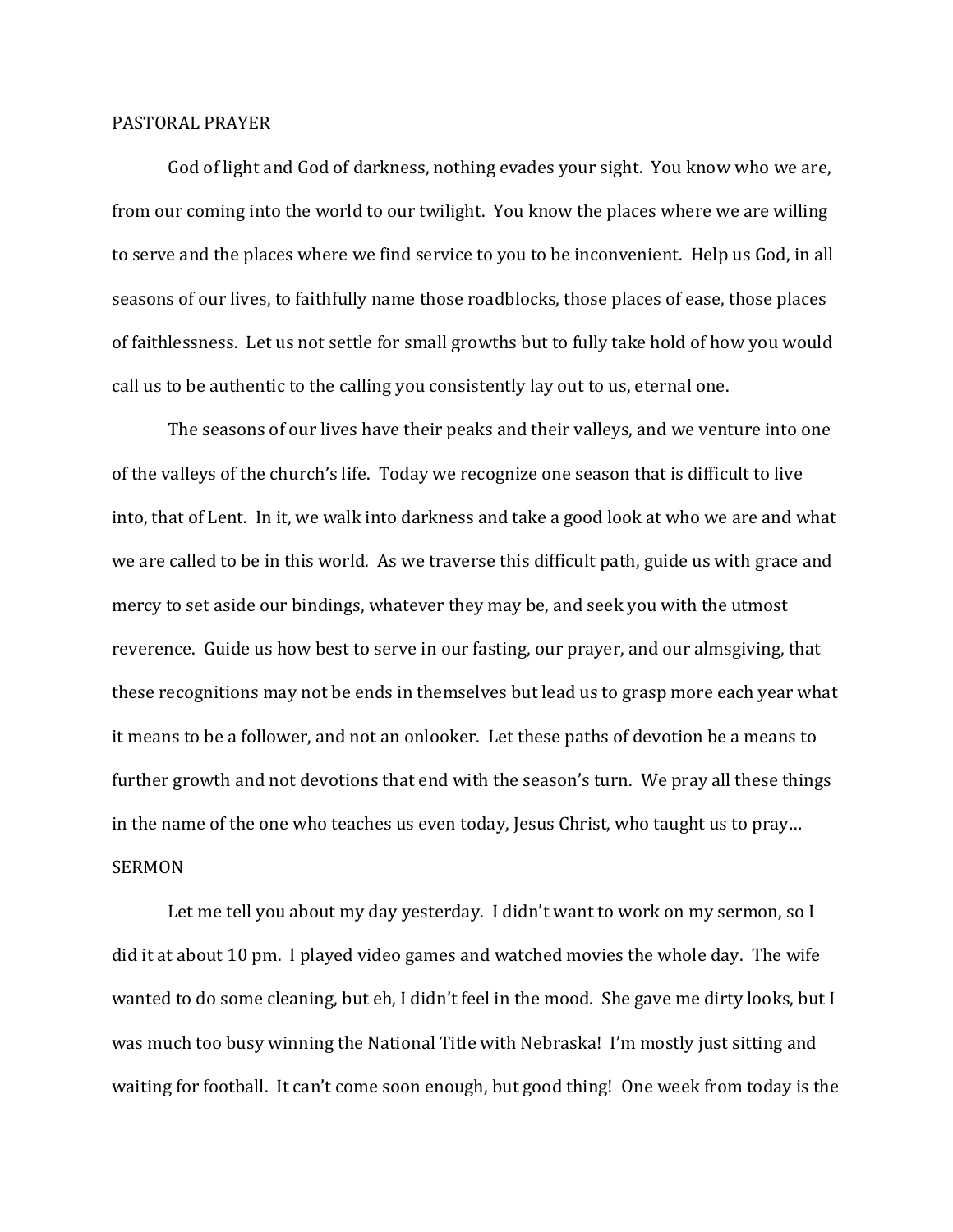first preseason game! In the meantime, I'll keep waiting. If I get the urge sometime this week, I might work on a sermon, but eh, whatever.

 I know what you're all thinking. "His priorities are way out of whack!" Indeed, but just for your information, that wasn't my day yesterday. I completed my sermon on Friday. But while this is an extreme example, we all have a tendency to lose sight of what's really important. We can start making the smaller things in life the focus unintentionally and only find out when we have bad moments. We need occasional reorientations, and that's what our next season is for. After Epiphany, we come to the day that signals 40 days of serious reconnection with God: Ash Wednesday, the beginning of Lent. We symbolize Lent, like Advent, with purple, for both recognize a time of anticipation as well as Christ's Royalty. Jesus' journey to the wilderness is our guide for Lent, mentioned Matthew, Mark, and Luke. He was led by the Spirit into the wilderness for 40 days spiritual training.

We are also called to spiritual training and reorientation. According to Kathleen Mulhern in her article "Lent FAQ," there are three main practices for Lent: almsgiving, prayer, and fasting. Indeed, this is the outline from our reading from Matthew this week, and we take on almsgiving, prayer, and fasting with one goal in mind. "It is a time to reflect on the habits, possessions, and desires that have come between the soul and God, and to find new ways to let them go so that God can be more fully loved," Mulhern says. Today, we ask ourselves, What is separating us from God, and how can we better reorient ourselves so that God may shine? Let us dive into Lent, reorienting ourselves by engaging in faithful fasting, prayer, and almsgiving that brings us closer to our creator.

 Lent, it seems, is about giving things up. So, let me tell you what I gave up for Lent last year: I gave up using my Windows computer, eating peas, cheering for the Green Bay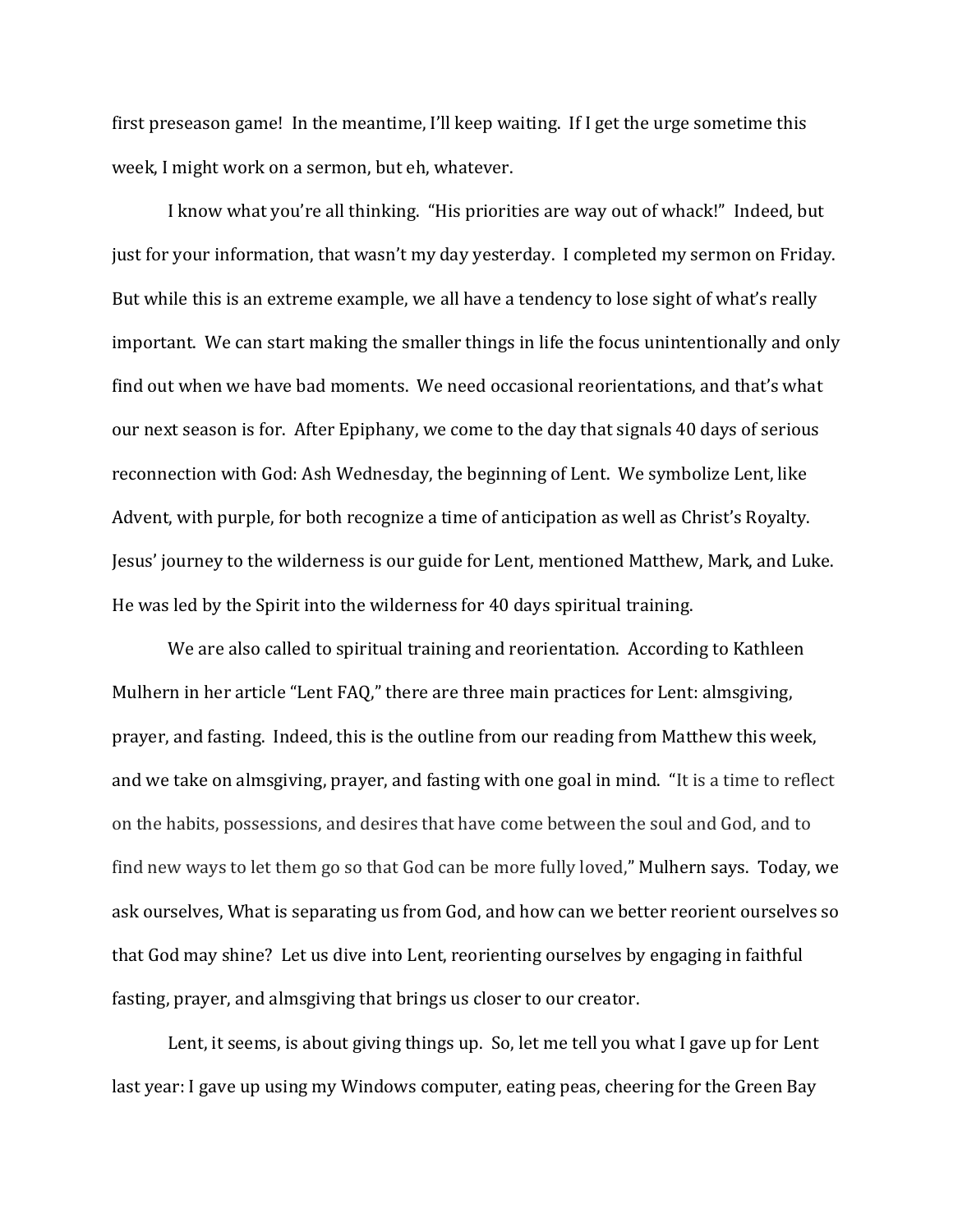Packers and the Wisconsin Badgers, watching professional bowling, drinking regular soda, and reading the Twilight series. It was such a great sacrifice. I mean, I toiled day after day, and I know that sacrifice brought me closer to God and God's plan for me! Well, if you know me, you know that I'm actually don't do any of those things; it'd be super easy to give up! When we think about Lent, we often think about fasting, or temporarily giving something up. So, what's the point to give up something that has no significant meaning for us? Giving up to give up is not worthwhile. But Jesus has a particular calling with our fasting. Use anything you fast from as a means to put your own priorities in order and bring yourself closer to God.

 It's different for everyone. The Eastern Church gives up all kinds of items during their fasts. The Catholic Church fasts from meat every Friday. In the Methodist church, the choice is between you and God. Whatever you choose, your choice should be what comes between you and God. I would suggest that we look very deeply at what those things are. If you're giving up chocolate because you secretly want to go on a diet plan, perhaps you might consider something else. That may be about putting that in its right place in your personal life, but it has nothing to do with growing closer to the Creator. If you're giving up coffee because you know if you don't have it, you are liable to threaten someone, you are probably on the right track. Small things can become idolatrous. In the past, I gave up diet soda, which was good, because I quickly figured out how much I drank soda without thinking. It became a crutch to me without me knowing, and giving it up showed how much that little habit was supporting me. I'm continuing, past Lent, to see how I can limit its effects on my life and always put it in the appropriate place. Indeed, Lent is the time when we seek to find how these little things in our lives fit their appropriate places.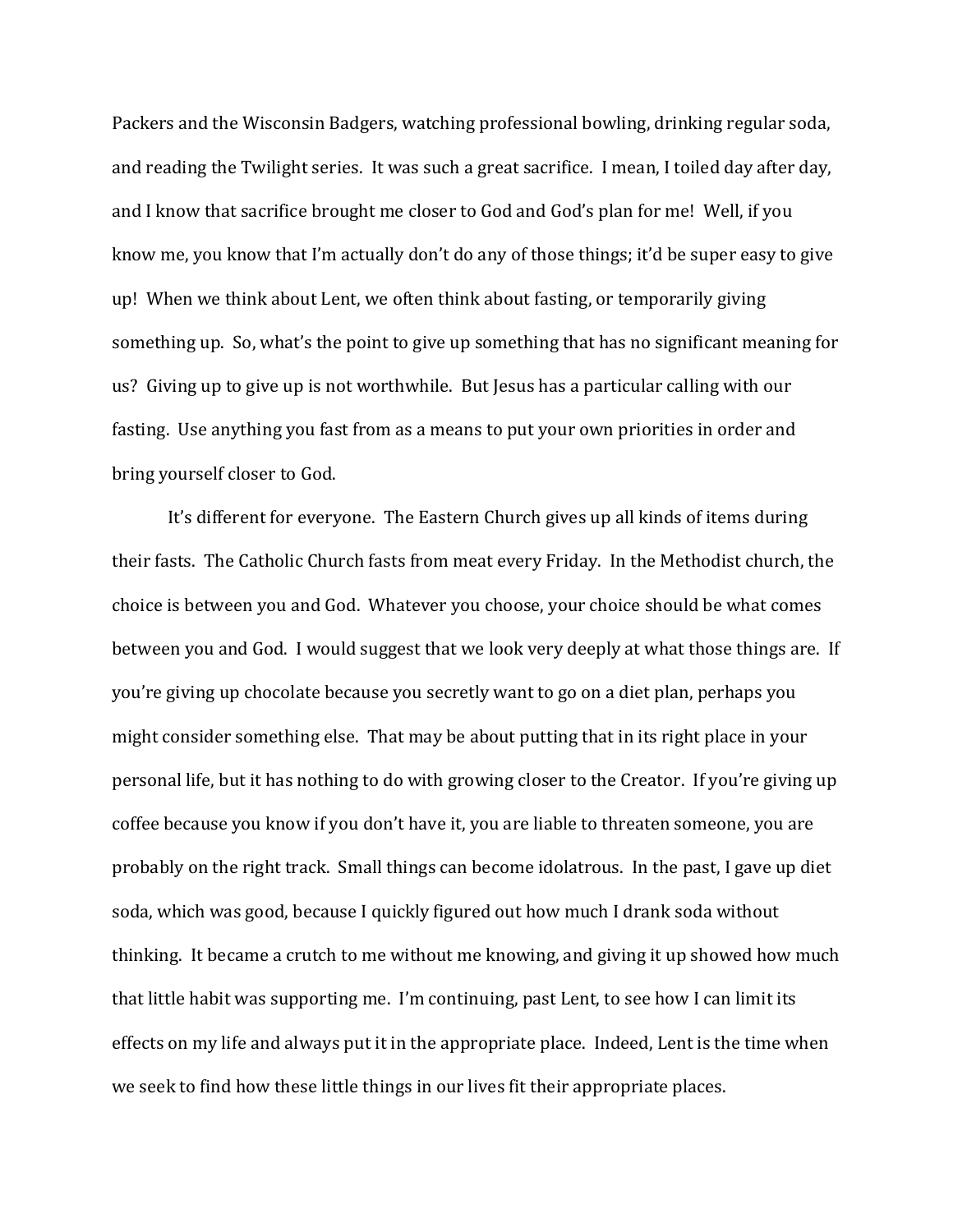If we look at Lent as a time when we just give things up, then we're looking at it the wrong way. We do not benefit from subtraction alone but through enriching ourselves with devotion. One of those things is a renewed sense of prayer, or putting God in the right place. It is a wonderful means of connecting with our Creator, but prayer gets twisted. So, please join me in prayer right now. "Gracious, Holy God, you know I've been faithful. I'm doing my best to serve this church and create faithful disciples. And, God, since you are so faithful to me, I really would like to ask for a new external hard drive for my computer. You know, my hard drive is getting full, and I do like to get a new movie to put on it every now and then. So, God, pour out your gracious faithfulness and bestow me with this gift that recognizes my servitude. Also, God, my wife wants a few things…if you would please get them as soon as possible, my life would be a whole lot easier. Thank you, in Christ's name, Amen." Not exactly a faithful prayer, but an easy thing to slip into. Prayer is something we should struggle with as people of faith. This vending machine prayer is really unfaithful. I put my prayer in, and out will pop the results I want. God becomes a vending machine. I get annoyed with many popular Christian evangelists that tell you that all that stands between us and the riches beyond our dreams is that we do not ask God for them. This is garbage theology. Are we going to tell children in the poorest countries they haven't prayed enough? Lent instead looks at this more seriously.

The important thing that Jesus preaches is the authentic prayer. The authentic prayer is neither what will make us sound good nor the self-centered prayer. The authentic prayer digs down to our deepest levels, asks the hard questions, and tries to understand our complicated world while seeking to be Christ's agent. This prayer includes more listening with our speaking. It is more about how it changes us than what we request of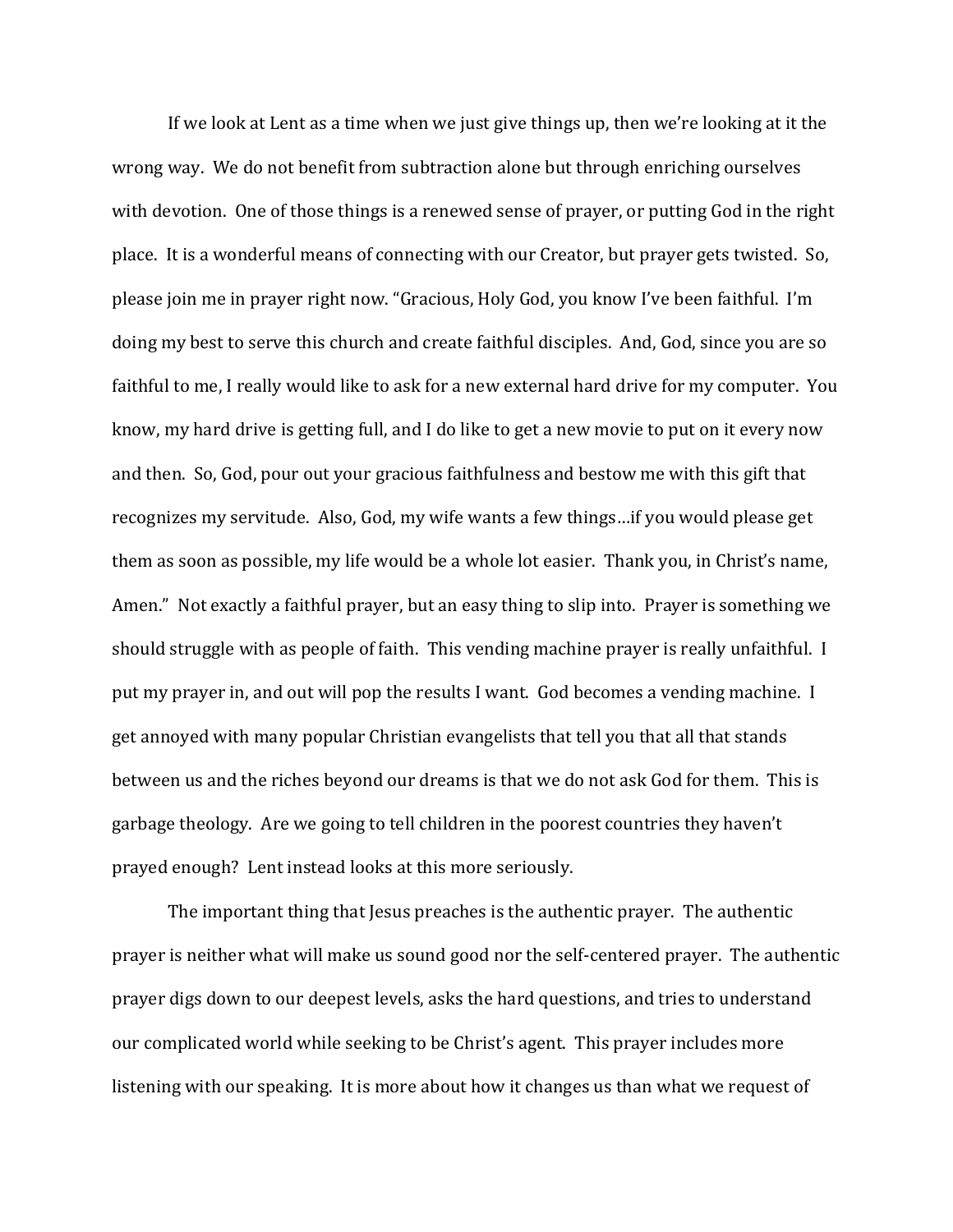God. Authentic prayer brings us more into communion with God. It seeks to bring us into one mindset with God with all our human frailties and questions. Jesus says quite plainly that God knows what you need before you ask it. When we pray, we seek God and what God would have for us, and then we move in the world, empowered by that spirit. God will act as God will act, and we can bring our supplications before God. Our prayer then becomes more about "God, make me the best conduit of your grace and love I can be" than "God, do this for me." That just may be the hardest prayer we can pray, when we get down to brass tacks. Indeed, the authentic sense of prayer looks seriously at why our prayers sometimes go unanswered, why we sometimes feel like we aren't accomplishing anything when we pray, and how we can be the best channels of love and grace. Sometimes we will feel true connection when we pray, but sometimes we may just feel angry. Lent is about grasping all of these things in our prayer lives, making them more authentic.

 Fasting and prayer are excellent things to incorporate into our Lenten observation, but both of those are easily opportunities to turn inward. The Christian life must also be about going outward. Almsgiving is giving to those in need and not just giving donations. Faithful Almsgiving is charity and justice; helping those who need care directly and fixing the systems that create those who need care. The second of course is much more difficult and time-consuming than the first.

 What are we giving? Sometimes the easiest or the hardest thing to give is money. I think the harder thing to give up is time. We are so governed by our schedules and to-do lists that giving of our time can be like giving up gold. About a week ago at our Visioning meeting, we were discussing several means of service, and Tawn brought up something rather groundbreaking. "How often do we just listen to one other?" she asked. And the